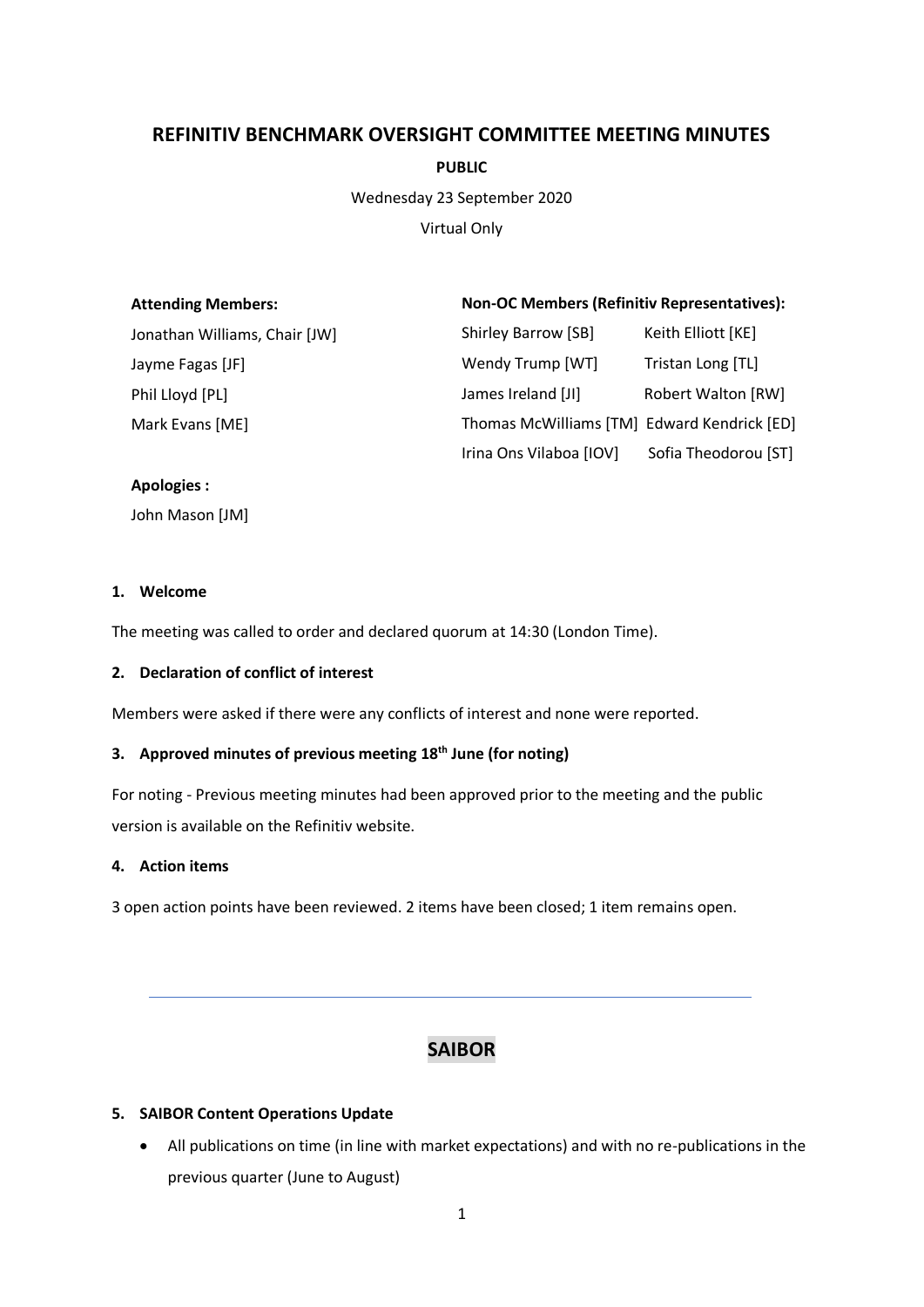- There were a few call reminders due to technical issues which were swiftly resolved.
- Gulf International Bank (GIB) has joined SAIBOR panel since 6th September 2020 and been contributing without issues.

#### **6. SAIBOR Monitoring & Surveillance Update**

No material matters were identified, and all alerts were closed by Monitoring & Surveillance with no further action taken.

#### **7. SAIBOR Methodology Update**

Nothing further than the action that Refinitiv to speak to SAMA with regards to the communication with the banks.

# **Convertibles**

## **8. Operations Update for Convertibles**

Index Management.

- It's noted that the consultation paper has been confirmed by the OC members before the meeting and now published on the external website for market feedback.
- CB issuance overview, as well as the breakdown analysis for new issuances and queries for last quarter has been introduced.
- The process of how the queries are brought to the attention, recorded and discussed was noted.

Content Operations.

- There was an update on operational risk within Content Operations and the importance of incident management was highlighted.
- There was a reporting structure change within the team.

## **9. Technology Update**

- A prior technology incident was highlighted as well as steps taken to resolve it.
- A core technology platform for Convertible Indices is likely to be retired and replaced with an enhanced system. This remains a work in progress.